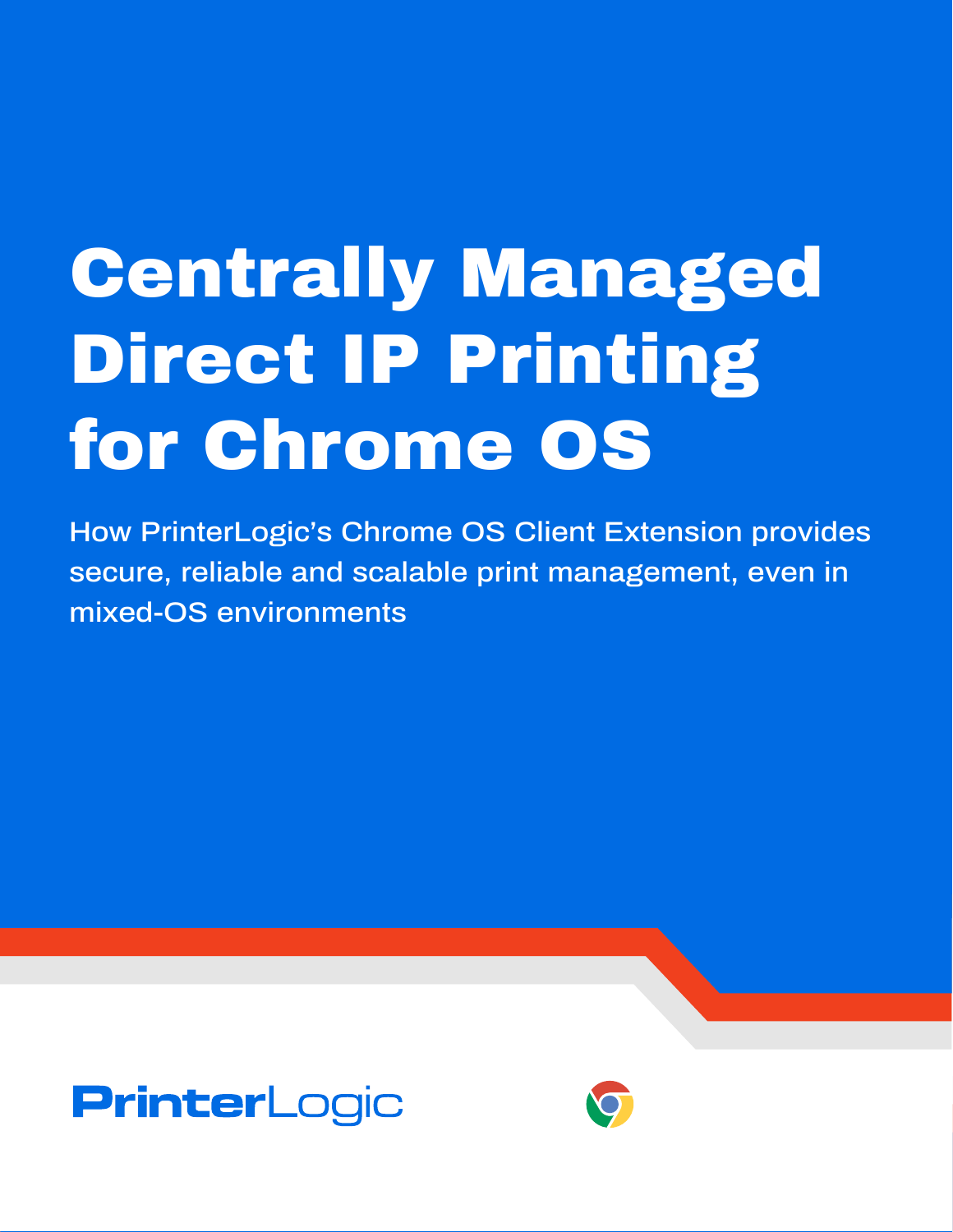# **PrinterLogic**

# **Introduction**

PrinterLogic SaaS is a true software-as-a-service print management platform that helps customers eliminate print servers and centrally manage direct IP printing. It is a highly available, serverless solution that's printer-agnostic and allows IT administrators to deploy printers to users of every mainstream endpoint operating system.

PrinterLogic's Chrome OS Client Extension is the first serverless solution that enables IT teams to centrally manage printing for Chromebooks alongside other operating systems. Whether an organization is migrating from Google Cloud Print, or just beginning to adopt Chromebooks as part of the endpoint mix, the solution is simple to deploy and administer. Instead of sending print jobs to the cloud for rendering, PrinterLogic keeps them on the local network by processing print jobs on user endpoints and sending the jobs directly to network printers.

This paper explains how the PrinterLogic Chrome OS Client Extension solves Chromebook printing challenges in the enterprise and provides a high-level overview of how the extension works.

## **Chrome OS Printing Challenges**

Chromebooks are well established in the U.S. K-12 education space, with an estimated 60 percent market share in 2018. Adoption of Chrome OS devices in the enterprise is well positioned for growth because they are attractive as secure, cost effective endpoints, and are well-suited for mobile users.

Many organizations that are evaluating Chromebooks have a mix of Windows, MacOS, and Linux endpoints. Some printing solutions targeting mixed OS environments treat Chromebooks as mobile devices and so offer a limited feature set. Those organizations that are serious about deploying Chromebooks need a solution that will treat them as an equal peer to the mainstream operating systems and not just another mobile device. Otherwise, they require separate management platforms to support Chromebook rollouts—which adds extra time, workload, and cost to these projects.

**PrinterLogic**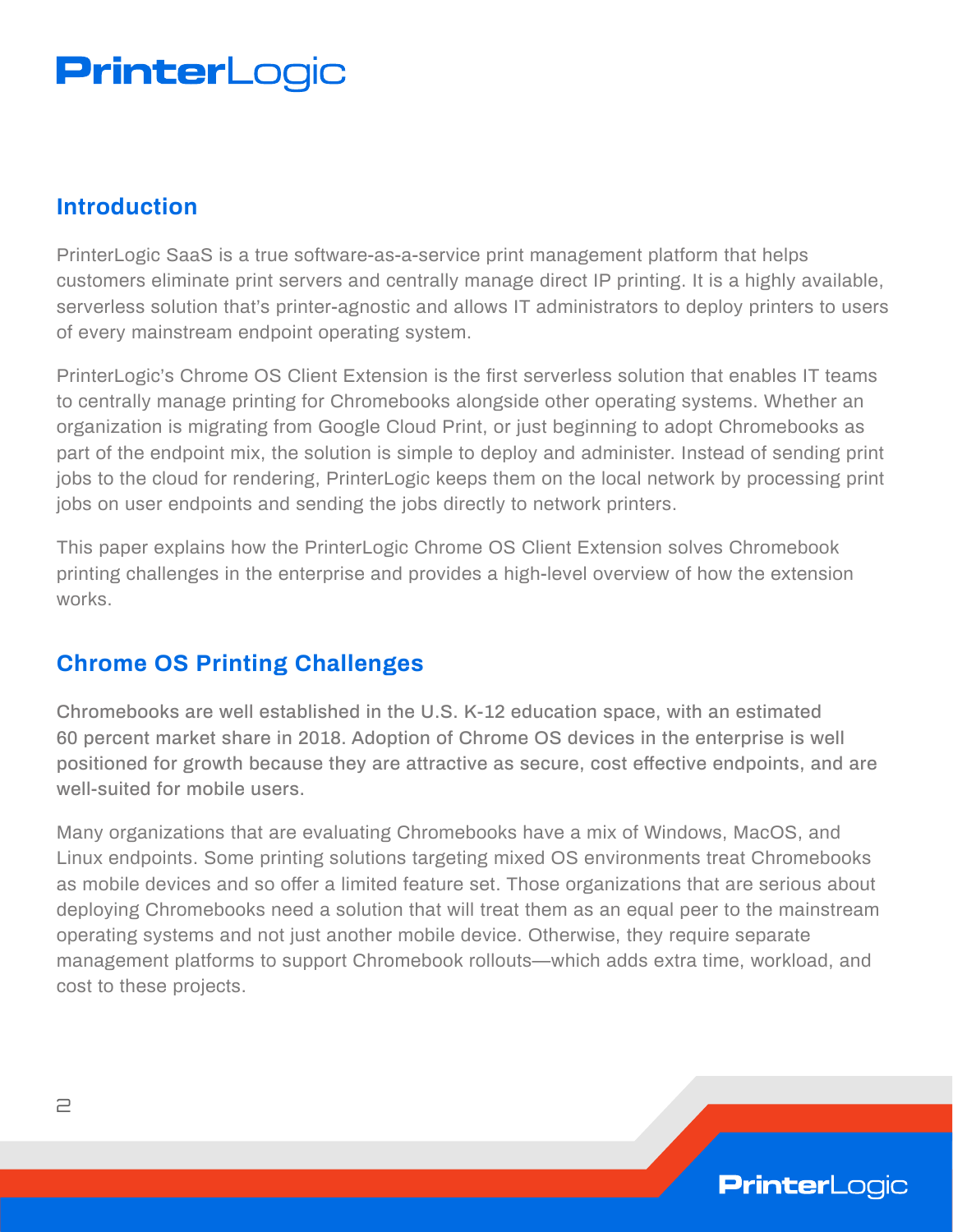With Google's announcement of Google Cloud Print deprecation, customers are forced to reconsider how to architect printing for Chromebook users. While cloud printing helps eliminate servers, many enterprises have the following concerns about rendering print jobs in the cloud:

- **• Security of corporate information**. Many customers cannot accept a print architecture that sends print jobs outside the corporate network.
- **• Performance and reliability.** Cloud-based print servers can go offline, stopping all printing activity until the outage is resolved.
- **• Speed of printing**. Print jobs rendered in the cloud can be large files that move slowly across the WAN, causing a slow or delayed printing experience for users.
- **• Manageability and Scalability**. Unmanaged CUPS printing is possible, but becomes difficult to control as the organization grows.

#### **The Solution - PrinterLogic's Chrome OS Client Extension**

PrinterLogic SaaS is the first serverless printing infrastructure to help IT teams centrally manage Chrome OS users alongside users of Windows, MacOS, and Linux. With the Chrome OS Client Extension, customers can extend the full feature set of PrinterLogic's direct IP printing platform to Chromebook users. This allows IT teams to empower all end users with advanced features like secure-release printing, VDI printing, advanced reporting, and self-service printer installation. No print servers required.



**PrinterLogic** 

Figure 1: PrinterLogic's Centrally Managed Direct IP Printing Platform

*PrinterLogic SaaS provides centrally managed direct IP printing for Windows, MacOS, Linux, and Chrome OS. All endpoints are managed from a single console.*

3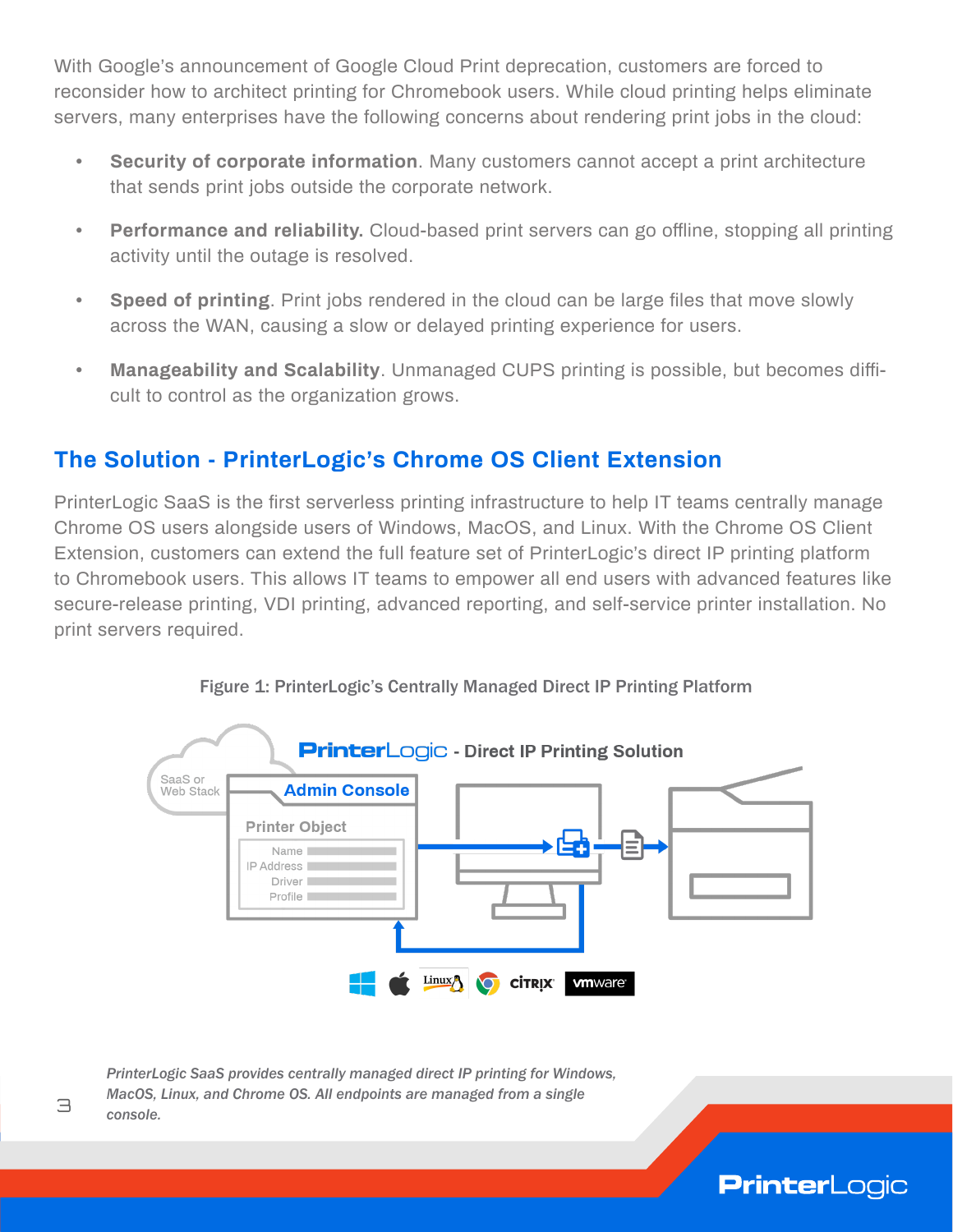## **How the Chrome OS Client Extension Works**

#### **For IT System Administrators**

As shown in Figure 2, admins use Google's G-Suite to deploy the PrinterLogic extension to Chromebooks and/or to users. This is the standard way any Chrome OS extension is deployed in an organization. IT can set this up so the PrinterLogic extension is automatically pushed to any new Chromebook that logs in to the network.

Deploying the PrinterLogic extension is the only step that requires the G-Suite admin tool. Once the extension is installed, IT admins deploy and manage printers for Chromebooks from PrinterLogic's cloud-based admin console. The PrinterLogic console handles all PrinterLogic functionality uniformly across all endpoints, whether they are running Windows, MacOS, Linux, or Chrome OS.

IT can auto-assign printers to Chromebook users, and to other OS endpoints, based on IP address range, which is especially helpful for a mobile workforce. PrinterLogic also provides an import tool to detect printers on the organization's network and organize them into folders in the console.



**PrinterLogic** 

#### Figure 2: PrinterLogic's Chrome OS Integration Model

- 1. Deploy Chrome OS Client Extension to Chromebooks or users from G-Suite admin tool
- 2. Manage printers and deployment settings in the PrinterLogic Admin Console
- 3. Printer deployments and print job metadata sent via port 443
- 4. The end user's print job sent directly from the Chrome OS device to printer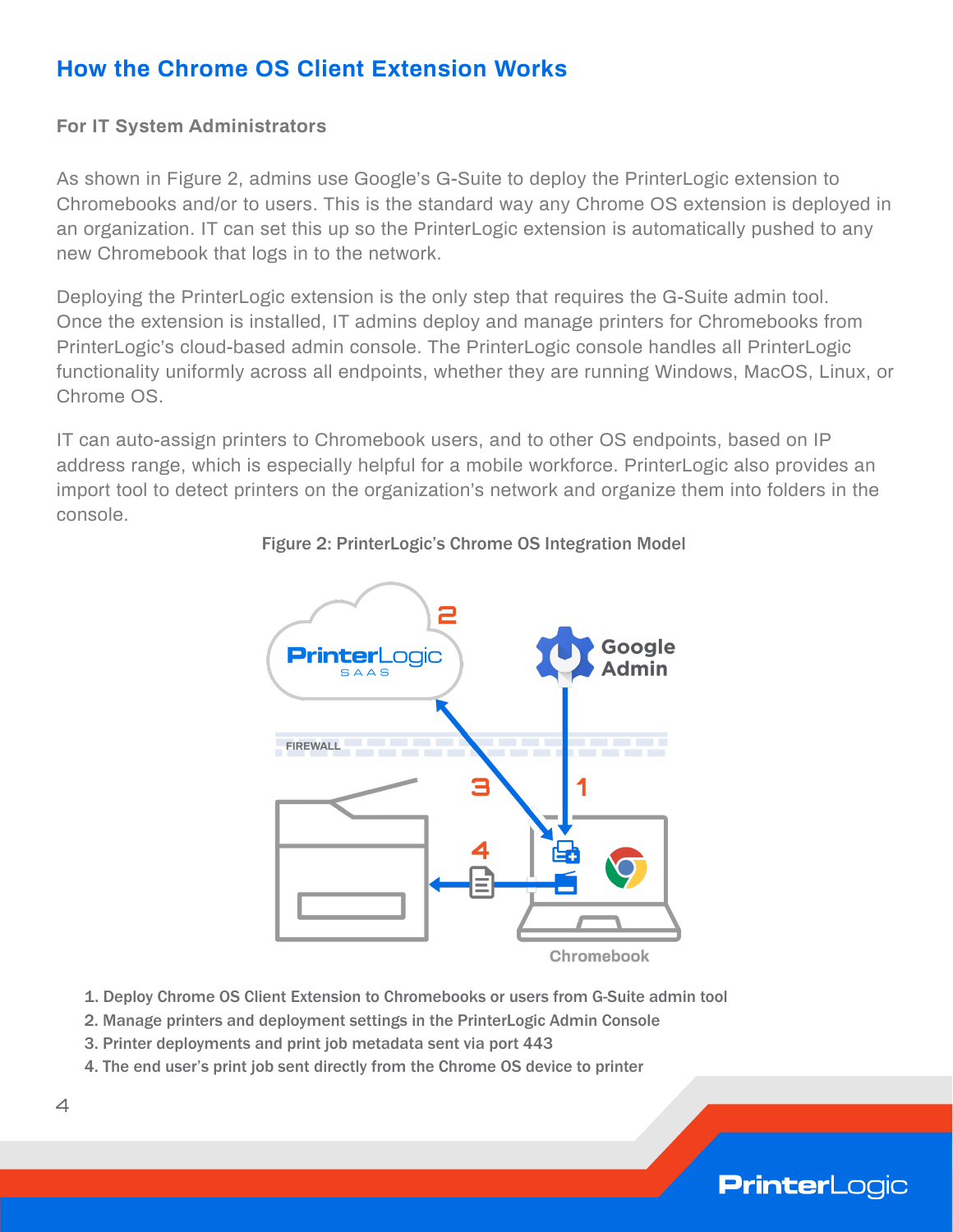#### **For Chromebook Users**

Chromebook users initiate a print job as they normally would. In the **Print** window **Destination** pull-down menu, the user can select a printer from among those assigned to them by IT. Or, if the user doesn't see their desired printer in the menu, they can add it from the PrinterLogic Self-Service Printer Installation Portal. This portal makes it easy for end users to find and install nearby printers without having to call the IT support desk.

PrinterLogic leverages driverless printing technology for Chrome OS devices to ensure broad printer compatibility while accessing a printer's advanced features on-the-fly for the best possible output. When the user selects a destination printer, the Chrome OS Client Extension quickly adjusts menu options based on that printer's reported features, such as duplex printing or color printing. The user selects features they want, clicks the Print button and the job is sent directly to the printer over the local network.

It's also important to note that all of PrinterLogic's features work the same for Chrome OS endpoints as for devices running Windows, MacOS, and Linux. Examples include:

- **• Secure release printing**. The user prints, but the job is held until the user authenticates at their printer of choice using one of several methods (badge swipe, login, PIN, mobile app).
- **• Reporting and SNMP alerts**. Organizations can see who is printing how much to aid with cost reduction; proactive alerts give IT a heads up on printer outages so they can address issues before they affect user productivity.
- **• Print server management**. For those organizations that have to keep their print servers, PrinterLogic can import, organize and manage those servers.
- **• VDI printing**. PrinterLogic works with Citrix, VMWare and Windows Virtual Desktop, allowing IT teams to leverage existing front-end printing infrastructure, compress print jobs using standard VDI protocols, and auto-deploy printers for session printing.